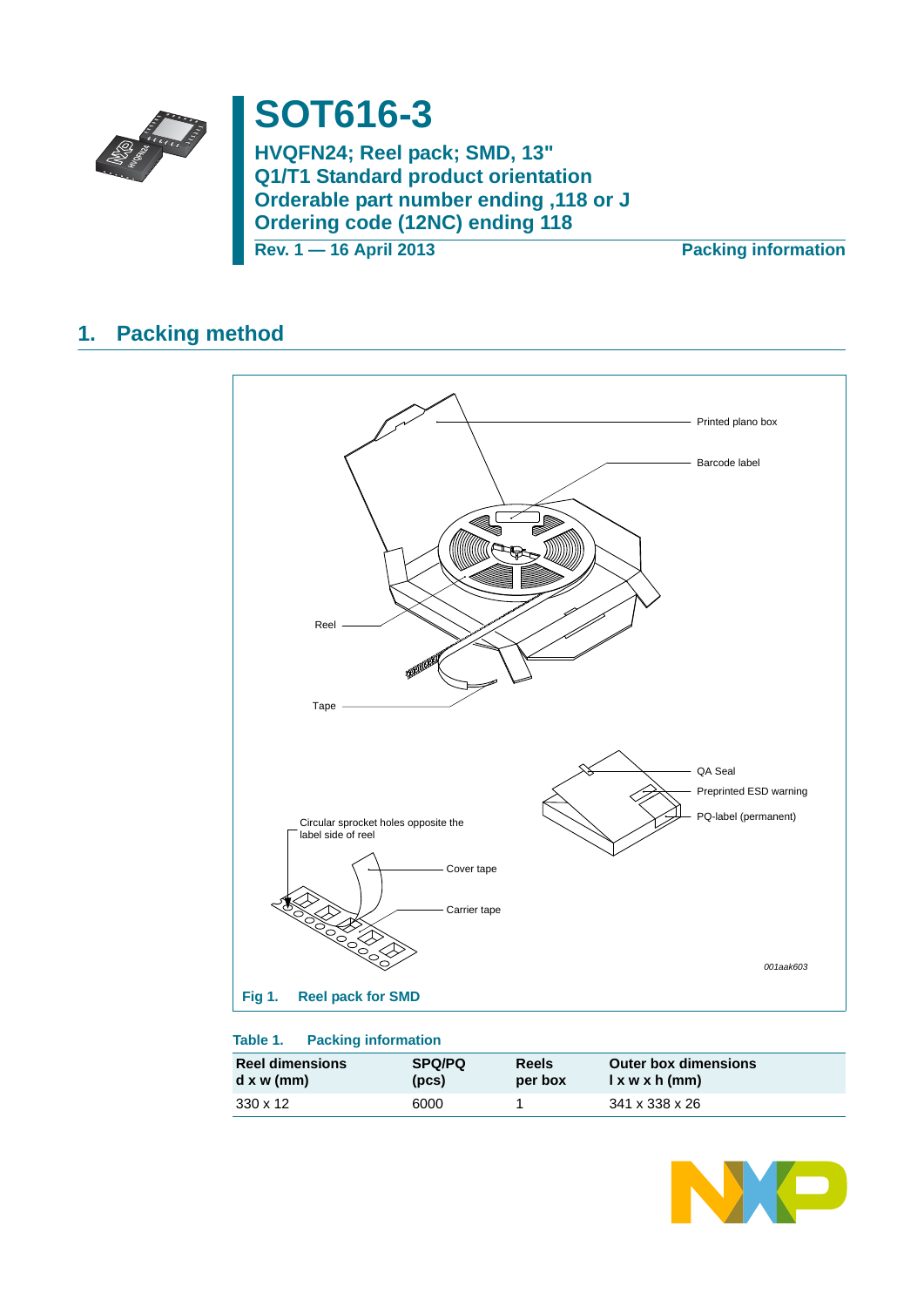## **NXP Semiconductors SOT616-3**

### **HVQFN24; Reel pack; SMD, 13" Q1/T1 Standard product orientation Orderable part number ending ,118 or J Ordering code (12NC) ending 118**

### **2. Product orientation**



## **3. Carrier tape dimensions**



### **Table 2. Carrier tape dimensions**

*In accordance with IEC 60286-3.*

| $A_0$ (mm) | $B_0$ (mm) | $K_0$ (mm) | $T$ (mm) | $P_1$ (mm) | $W$ (mm) |
|------------|------------|------------|----------|------------|----------|
| -4.3       | 4.3        |            | $\sim$   |            |          |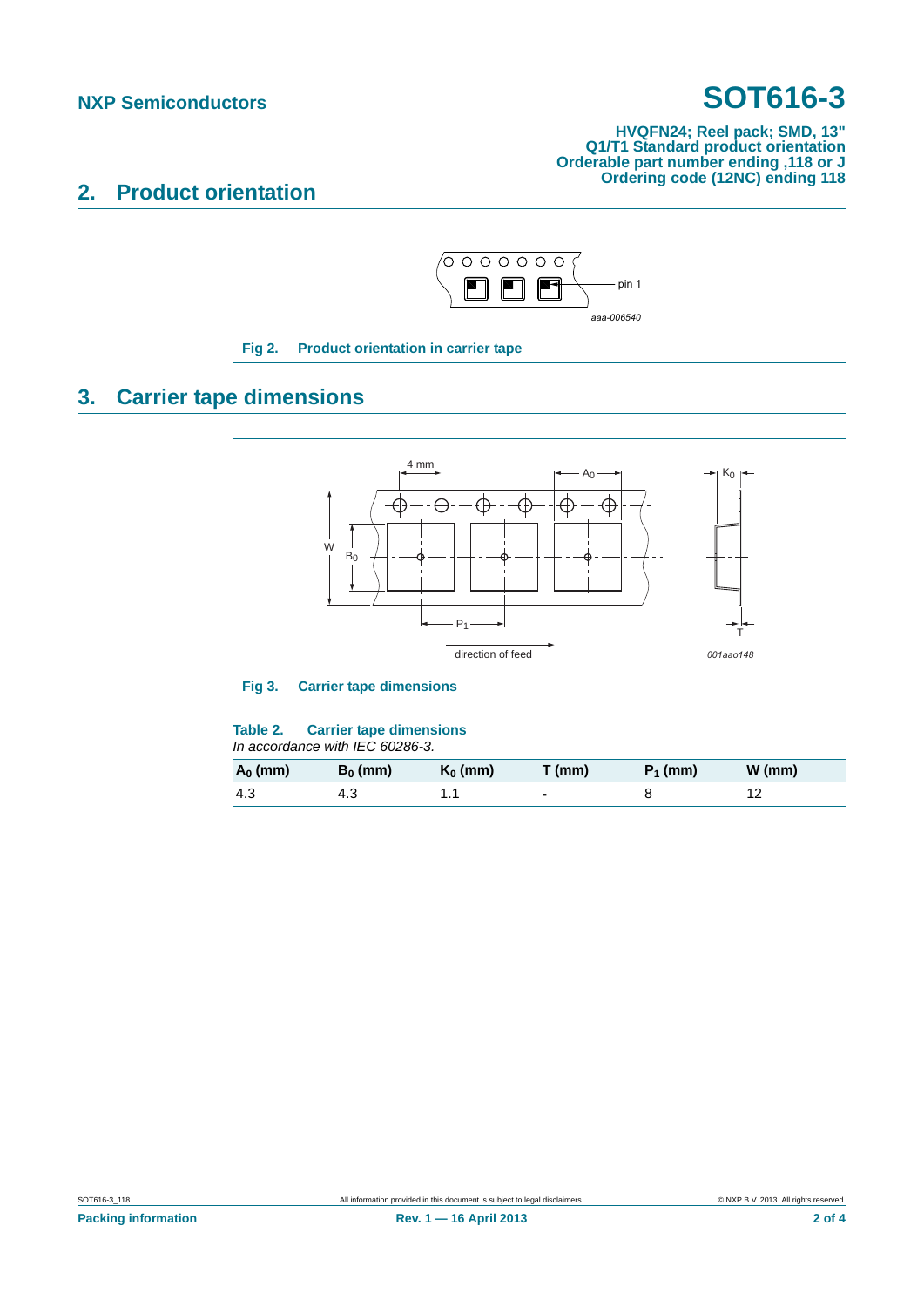## **NXP Semiconductors SOT616-3**

#### **HVQFN24; Reel pack; SMD, 13" Q1/T1 Standard product orientation Orderable part number ending ,118 or J Ordering code (12NC) ending 118**

### **4. Reel dimensions**



#### **Table 3. Reel dimensions** *In accordance with IEC 60286-3.*

| $D$ (mm) | $W$ (mm)       |
|----------|----------------|
| 330      | $\overline{a}$ |